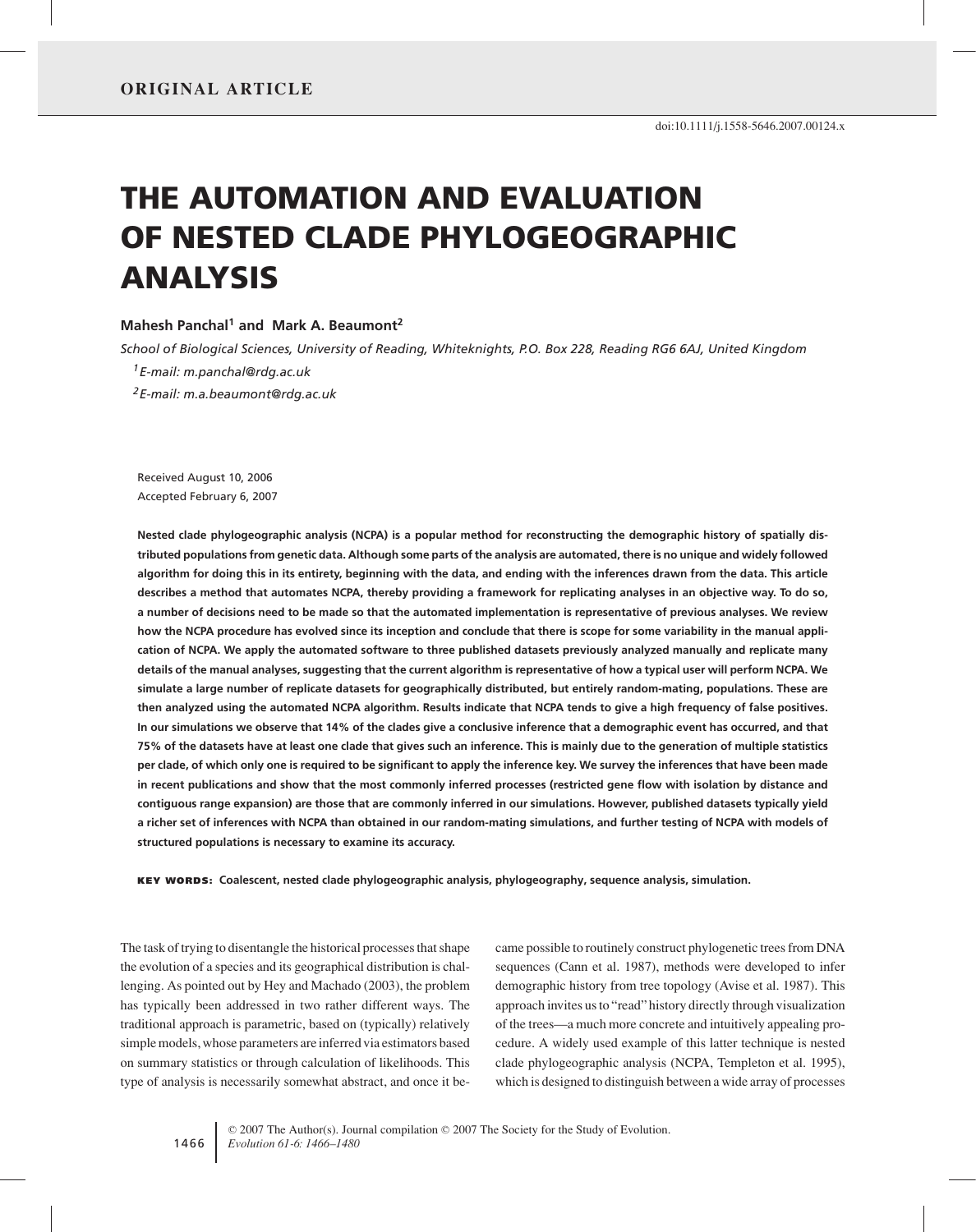and events that shape a species' history, such as allopatric fragmentation, contiguous range expansion, and restricted gene flow due to isolation by distance. This breadth of scope is far in excess of what can currently be addressed using summary statistics or likelihood, and NCPA has grown in popularity and has been applied to a wide variety of species (over 400 citations are recorded for Templeton et al. 1995, and over 340 citations are recorded for Posada et al. 2000, in the Web of Science citation index).

The evidence for the reliability of NCPA stems primarily from concordance between conclusions drawn by the method and existing prior knowledge of a species' history (Templeton 1998, 2004). In some cases discrepancies have been found, and these have prompted suggestions for improvements (Paulo et al. 2002; Petit and Grivet 2002; Masta et al. 2003), some of which have been incorporated (Templeton 2004). Concerns have been raised on certain technical aspects (e.g., Petit and Grivet 2002; although see Templeton 2002a). Other criticisms have been made on more general grounds, for example, that it offers little statistical support for the inferences made, and does it provide information regarding the relative likelihood of alternative inferences (Knowles and Maddison 2002). As pointed out by Hey and Machado (2003), a problem with methods that are based on detailed interpretation of gene trees is that the same demographic history can lead to very different gene genealogies, and also it is very unlikely that the true tree will be recovered from sequence data.

The NCPA approach originates from the earlier nested clade analysis (NCA) proposed by Templeton and colleagues (Templeton et al. 1988), which was designed as a method for studying association between phenotype and genotype. The basic idea behind NCA still has significant application, and has inspired a number of statistical approaches to disease mapping (e.g., TREESCAN; Templeton et al. 2005; Posada et al. 2005; CLADHC; Durrant et al. 2004; Evolutionary Tree TDT; Seltman et al. 2001; Cladistic Test; Bardel et al. 2005). What makes the NCPA method unusual, however, and contentious (see e.g., Knowles and Maddison 2002 and Templeton 2004) has been the introduction of the inference key to interpret the summary statistics yielded by the method (Templeton et al. 1995).

There has been little detailed statistical testing of this widely used technique, particularly in comparison to that involved in the evaluation of parametric methods (Wang and Whitlock 2003; Choisy et al. 2004; Beerli 2006). The performance of NCPA has mainly been tested under models of fragmentation and range expansion, using a large number of empirical datasets in which there is strong prior independent evidence for the event (Templeton 1998, 2004). The performance of NCPA under a wider range of demographic models has not been explored in any detail. Furthermore, as noted below, a number of variations in the application of the method have been described, and again, have not been tested. These include, for example, the use of rooted versus unrooted gene trees, different ways to take into account uncertainty in the reconstruction of gene-trees, and the performance of the method when using multilocus data, introduced by Templeton (2002b).

Another commonly used approach to investigate a statistical procedure is through simulation of many replicate test datasets, on which its performance is then examined. Although in principle this could also be applied to NCPA, in practice it is difficult to do so because no fully automated package has yet been developed. Thus, evaluation of NCPA has to be carried out "by hand," and only a limited number of simulated datasets have thus far been analyzed (Knowles and Maddison 2002). The results suggest that NCPA may produce a number of false positives under a scenario of fragmentation, although certain assumptions were criticized by Templeton (2004). These criticisms highlight potential sensitivity to various factors in the NCPA method and thus further investigation seems desirable.

Described in this article is a fully automated procedure for performing NCPA, for single loci such as mitochondrial sequence data. This is implemented in the software ANeCA (Panchal 2007). Certain steps in NCPA have involved subjective choice and judgment on the part of the user, which makes the method difficult to automate, and we include as supplementary material how these have evolved since the method's inception, and show how the steps in the automated procedure are representative of those made in earlier publications. A survey of authors who have published using the method illustrates the (relatively small) degree of variation in interpretation, and supports the interpretations made for the automated method (provided as supplementary material). We apply the method to published datasets, previously analyzed manually by NCPA. We show that the automated method very often leads to identical or similar conclusions, and discuss in more detail those cases in which it does not. We examine the false-positive rate by applying NCPA to simulated datasets in which there is no genetic substructuring, and compare the frequencies of different types of inferences with those obtained in published papers from empirical datasets.

# *Implementation of Automated NCPA*

Nested clade phylogeographic analysis is a method that involves several steps to obtain inferences from the locus being studied. Beginning typically with DNA sequences and the geographical coordinates of each individual, the NCPA procedure can be applied as follows:

(1) *Creation of a haplotype network.* A graph is constructed, with vertices consisting of observed and inferred haplotypes and edges representing single mutations. The package TCS version 1.18 (Clement et al. 2000) is used for the automated procedure described here.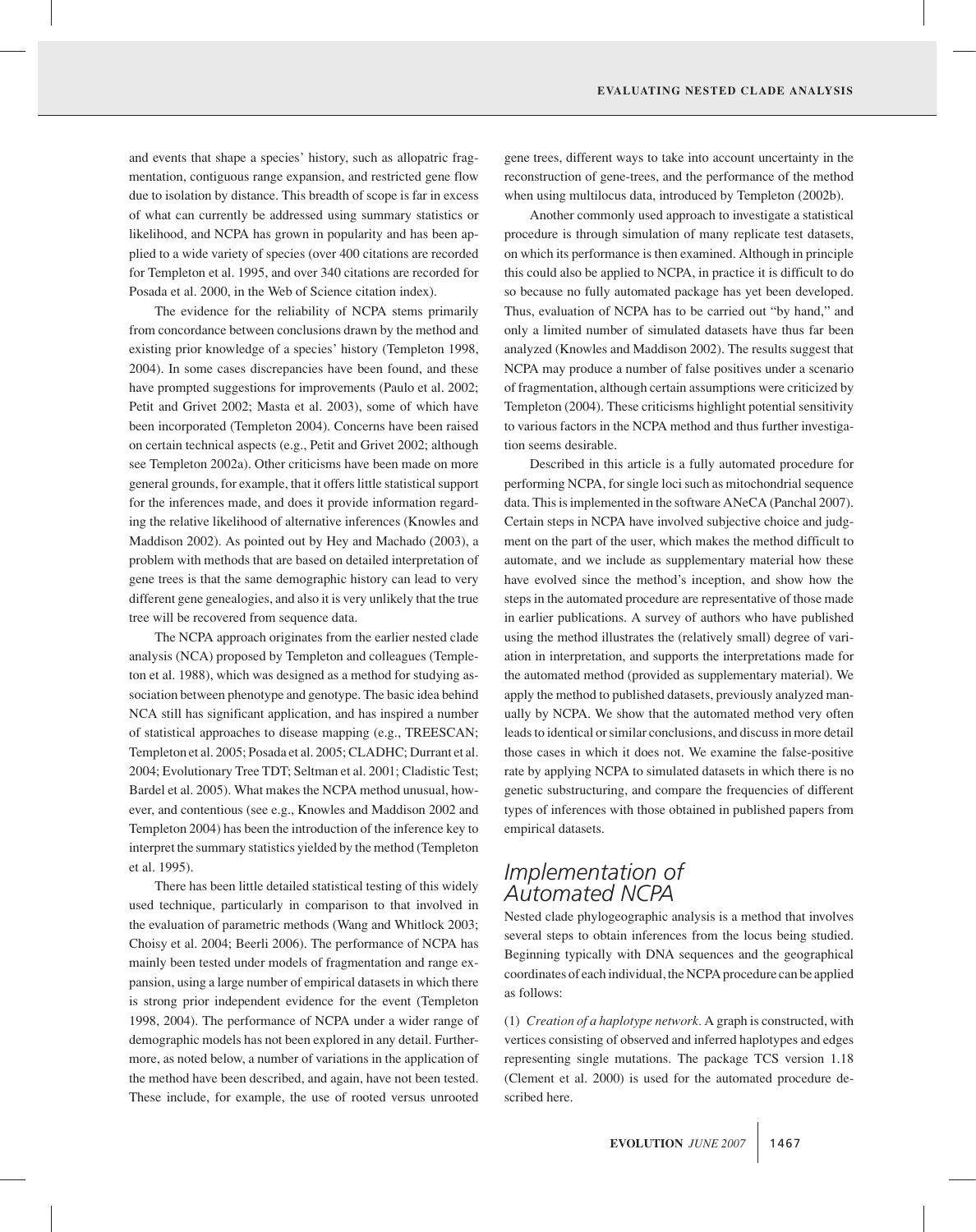(2) *Nesting of clades.* The haplotypes, both observed and inferred, are clustered hierarchically by progressively grouping vertices in the graph according to certain rules. These clusters are termed "clades."Lower order clades are nested within higher order clades, creating a nested design. Until now it has been necessary to perform this by hand.

(3) *Calculation of summary statistics and tests of significance.* Summary statistics are calculated that measure the geographical spread of members of a clade relative to their mean location, *Dc*, and the geographical spread of members of a clade relative to the mean location of all members of the nesting clade, *Dn*. These summary statistics are used to test the null hypothesis of no geographic association (Templeton et al. 1995). Tests of significance are made through a permutation procedure. The calculation of statistics and tests of significance are carried out by the program GeoDis version 2.2 (Posada et al. 2000).

(4) *Interpretation of results through an inference key.* Templeton and coworkers (Templeton et al. 1995; Templeton 1998, 2004) have developed and refined an inference key with which to interpret the summary statistics. From the inference key it is possible to conclude, for example, that there has been long-distance colonization, isolation by distance, or other demographic processes. Consultation of the inference key has until now been performed by hand.

We have developed a fully automated procedure that will take haplotype information in Nexus sequential format and lead to conclusions drawn from the inference key. Important issues that arose during the development of the process are discussed below.

### CREATING THE HAPLOTYPE NETWORK

There is a choice of methods for constructing haplotype networks (for a review, see Posada and Crandall 2001). However, most commonly used for NCPA is the TCS package (Clement et al. 2000), which implements statistical parsimony (SP) (Templeton et al. 1992). Statistical parsimony was originally developed for restriction fragment length polymorphism (RFLP) data; however, it has been updated to estimate haplotype networks from DNA sequence data (Crandall 1996). Version 1.18 of TCS is implemented for the automated version of NCPA described here. We use TCS asthe default haplotype network estimation method because it is the most commonly cited in the NCPA literature, however, both medianjoining networks(Bandelt et al. 1999), and the union of maximum parsimony trees (Cassens et al. 2005) appear to provide better estimates of the true genealogy from DNA sequence data (Cassens et al. 2005).

The aim at this stage is to construct a rooted or unrooted tree. This is a graph in which each vertex (node) has, conceptually, only one ancestor and any number of descendants, although in an unrooted tree the ancestral and descendent edges are undefined. The current version of the automated algorithm assumes an unrooted tree, although it would be relatively straightforward to allow for trees to be rooted in future developments. Trees are a type of graph that has no cycles; that is, there is only exactly one path between any two nodes in the graph. However, it is possible to have a number of different and equally parsimonious gene-trees for particular haplotypes, caused by, for example, recombination or recurrent mutation. Rather than representing this uncertainty by different trees, some methods, such as SP used here, represent the uncertainty by adding extra edges in the tree, forming cycles (loops). Uncertainty in ancestry, as depicted by the loops, leads to uncertainty in the nesting of clades.

Historically, three general approaches have been taken to address the consequences of loops in the network: 1 choose the best resolution of the haplotype network according to certain criteria; 2 include within the process of nesting clades certain rules for dealing with loops; 3 explore all possible trees within the network noting which inferences are robust to uncertainty in the tree topology. In fact, generally, procedure 1 above does not always result in a tree (e.g., Pfenninger and Posada 2002), but results in a network with relatively simple loops that can be analyzed with method 2 or 3. We have implemented the original method for resolving loops given in Templeton et al (1995), based on Templeton and Sing (1993), and explicitly recommended in Templeton (2005a). In future it may be possible to include the recent alternative techniques that involve 1 and 3 above (e.g., Brisson et al. 2005).

For completeness, we summarize here examples of NCPA that have taken the first approach, approach 1, to address loops in the network. Methods based on genealogical reasoning (loosely, coalescent theory) are the most commonly used for simplifying networks that have loops, and are discussed in Crandall and Templeton (1993) and Pfenninger and Posada (2002). These procedures break loops in the network by removing edges. For example, Crandall and Templeton (1993) have suggested three criteria. The first is the geographic criterion, which states that the haplotypes are more likely to be connected to haplotypes from the same geographic area than to haplotypes from a distant geographic area. The second is the frequency criterion, which states that haplotypes are more likely to be connected to haplotypes with a higher frequency. The third is the topological criterion. This states that haplotypes are more likely to be connected to interior haplotypes (haplotypes with more than one connection to another clade) than to tip haplotypes(a haplotype with a single connection to another clade). It may be possible to incorporate these criteria in future implementations of the automated algorithm, once the current version, based on the original description in Templeton et al. (1995), has been fully explored, so that there is a baseline against which to test them. For example, a testable hypothesis is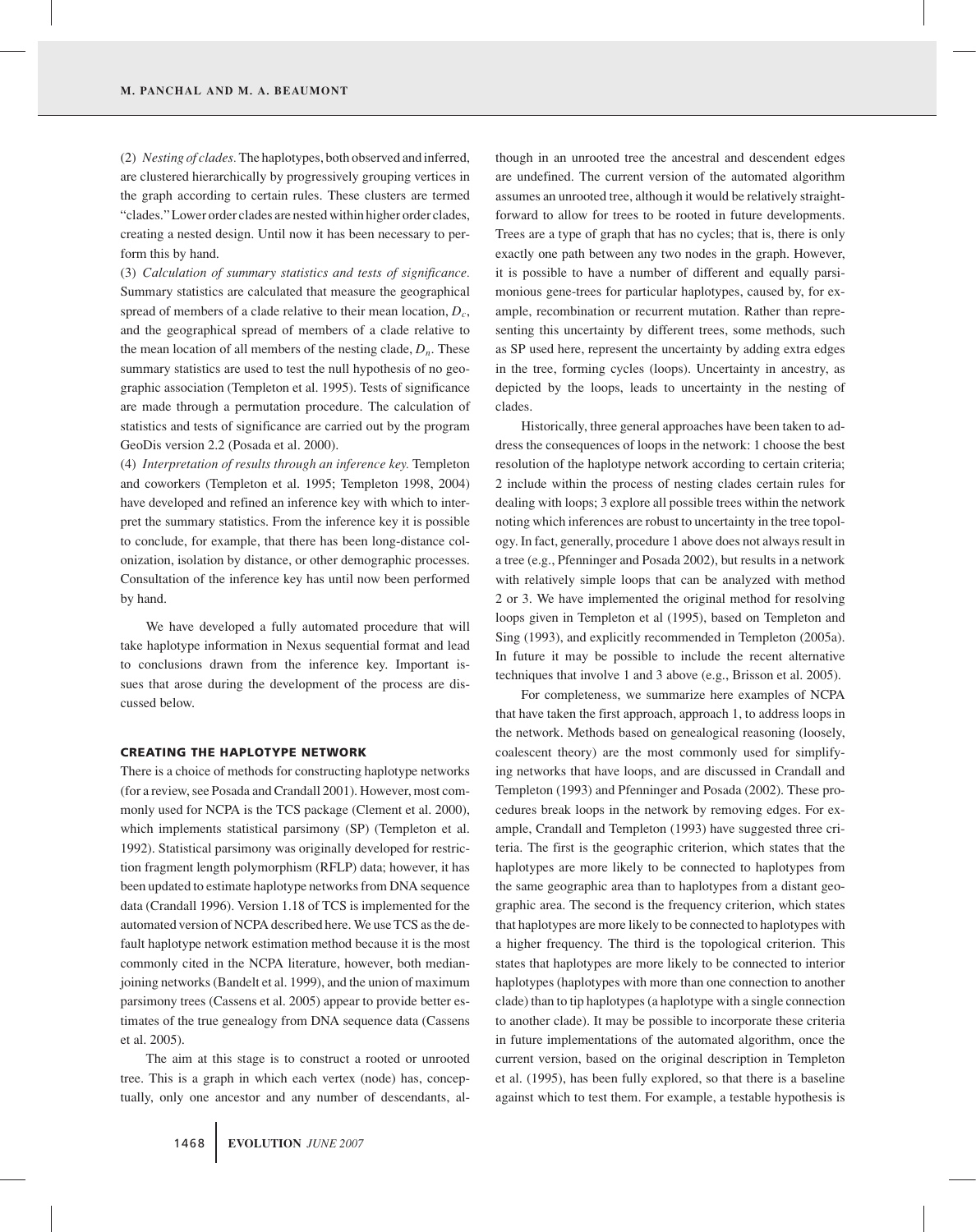that use of the geographic criterion will create a tendency to infer short-distance movements, because haplotypes that are geographically closer will tend to be united in the same clade.

As noted, for example, by Hey and Machado (2003), it is unlikely that gene-trees from multiple independent loci will agree with each other on the inferred demographic history. To address this, Templeton (2002b) proposed the use of a form of crossvalidation in which inferences are regarded as concordant in space if more than one locus infers the same historical process involving the same locations. Temporal concordance of these events is then assessed using a maximum likelihood framework (Templeton 2005a), and this has allowed multiple, temporally distinct events to be identified (Templeton 2002b, 2005a). This extension of the original NCPA method, including the temporal analysis, appears not to have been widely used (examples include Templeton 2002b; Templeton 2005b [as cited in Templeton 2005a]). Spatial cross-validation (as defined above) has been used for two loci in Brisson et al. (2005), but without a temporal analysis. A number of other analyses have used NCPA with more than one locus (e.g., Zhang et al. 2005), but not in the formal framework suggested by Templeton (2002b). Ideally, a future goal would be to include the use of multiple loci in the automated procedure, but in the meantime we note that the current automated method will make it considerably easier to perform NCPA with cross-validation on such datasets.

### AUTOMATING THE NESTING ALGORITHM

The objective of nesting is to hierarchically cluster haplotypes into related groups called clades. The process of nesting has until now been conducted manually using the rules given by Templeton et al. (1987), Templeton and Sing (1993), Crandall (1996), and Templeton (2002b). Some justification of the rules that have been suggested for nesting clades is given in Templeton (1999) and Templeton (2005a). For a network that is a tree the algorithm is straightforward.

(1) Identify the tip clades (haplotypes with only one connection to rest of the network).

(2) The haplotypes that are connected to a tip are then grouped with the tips to form 1-step clades, which are simply clusters of two or more haplotypes.

(3) Then identify the nextset of "tip" clades among the ungrouped haplotypes. These are nodes of the graph with only 1 edge leading to an ungrouped haplotype.

(4) Steps 2 and 3 are applied repeatedly to create a complete set of 1-step clades.

(5) Once all the haplotypes have been grouped the 1-step clades are then treated as the haplotypes described in step 1 and steps 2 to 4 are applied to create 2-step clades.

(6) Step 5 is applied repeatedly until all the *n*-step clades would eventually be grouped into a single  $n + 1$  step clade.

During grouping, ungrouped haplotypes may no longer be directly connected to other ungrouped haplotypes. These haplotypes are termed symmetrically stranded clades (Templeton and Sing 1993). In this situation a symmetrically stranded clade is grouped with the connecting  $n + 1$ -step clade that has the smallest sample size, choosing randomly between them if there are more than one with lowest sample size.

It is also possible to apply the nesting algorithm to networks that contain loops. As discussed above, the representation of uncertainty in the gene tree by means of loops is simply a device, used by, for example, TCS, to avoid returning multiple, equally parsimonious, trees. In this case the algorithm above has to be modified. An outline algorithm is as follows (commented code with the detailed algorithm available on request):

(1) Use the standard nesting rules until a loop is encountered.

(2) Two possibilities arise. The first is that a node within the loop is grouped into an  $n + 1$  step clade (Fig. 1A), in which case follow step 3. The second possibility is that a node within the loop is not nested within an  $n + 1$  step clade, but is connected to a node that is (Fig. 1B). In this case, follow step 4.

(3) Continue nesting using the standard nesting rules.



Figure 1. **(A) It shows how a loop is broken by the standard nesting rules. We begin by nesting the clades one mutational step from the tip clades. This means that a node within the loop is grouped into** an  $n + 1$  **step clade.** By pruning off the  $n + 1$  **step clades** the **remainder ofthe haplotype network is no longer ambiguously connected, allowing us to continue using the standard nesting rules for trees. (B) It shows how haplotype networks can be left with no tip haplotypes to nest after the initial round of nesting and pruning, leaving ungrouped haplotypes and no way using the standard nesting rules for trees to continue. In this case the remainder of the haplotype network needs to be dealt with using additional rules, described in the main text. The dotted lines indicate which edges would be cut by pruning, and circles (haplotypes) with an asterisk indicate which haplotype would be next identified as a "tip" clade.**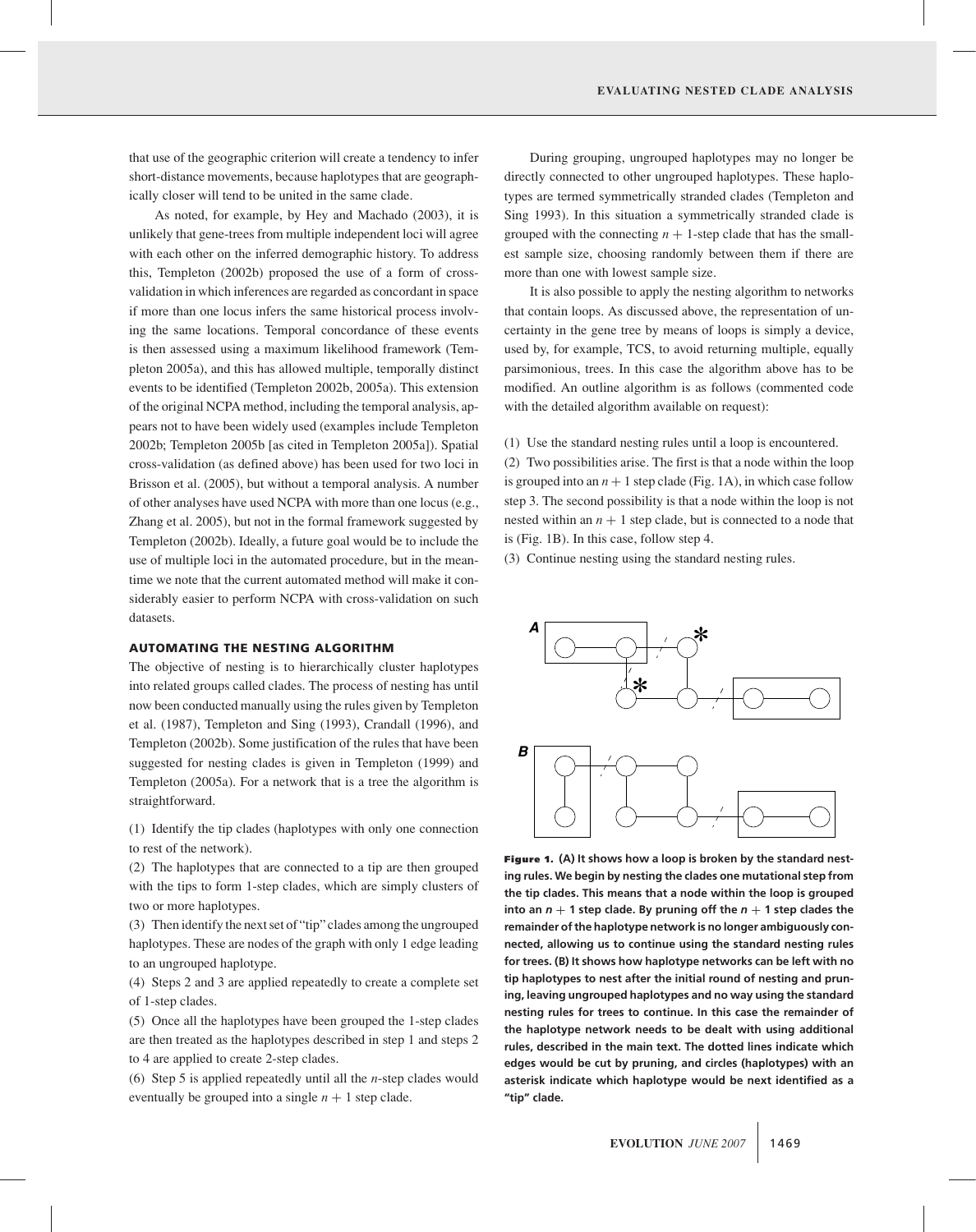

Figure 2. **Both (A) and (B) show how loops are nested in the automated software. Haplotypes that are connected with edges that are part of a loop are grouped together into a single** *n* + **1 step clade. (A) It shows a network where all the nodes are connected by edges within a loop. (B) It shows a network in which one edge is not part of a loop and so separates the two loops into different** *n* + **1 step clades.**

(4) Follow step 3 until only ungrouped nodes within a loop remain.

(5) Ungrouped nodes within a loop are grouped into an  $n + 1$  step clade, as shown in Figure 2.

(6) Continue nesting again with the standard nesting rules.

Another possibility is that the network estimation method, in this case SP, may not connect all haplotypesinto a single network, because the number of mutations connecting two observed haplotypes exceeds a preset threshold (Templeton and Sing 1993). The nesting rules are applied simultaneously to each disjoint network. When a disjoint network has been grouped into a single *n*-step clade, it is nested by itself until all the disjoint networks are single *n*-step clades, at which stage they are all grouped together terminating the algorithm. The treatment of disjoint networks described here involves a modification of their treatment in Templeton and Sing (1993).

During automation of the nesting procedure, some ambiguities in the earlier literature became apparent, and decisions needed to be taken so that the algorithm was consistent in its application. These are detailed in the supplementary material.

### SUMMARY STATISTICS AND TESTS OF SIGNIFICANCE

The summary statistics,  $D_c$  and  $D_n$ , are calculated using GeoDis version 2.2 (Posada et al. 2000), which includes a refinement to the original method given in Templeton et al. (1995) to include relative abundance into the equations for  $D_c$  and  $D_n$ . The details, and equations used are given in Posada et al. (2006). In a number of clades these statistics are undefined and ignored by Geodis: for example, clades with only a single haplotype, or clades only consisting of inferred rather than observed haplotypes, or when

individuals within a clade come from a single location. The equations are based on the use of great circle distances (the shortest distance as measured on the surface of a sphere) between sampled locations.

Sometimes the use of great circle distances may be inappropriate, such as with riparian species (Templeton et al. 1995; Posada et al. 2000; Turner et al. 2000, Fetzner and Crandall 2003). In this case a matrix of pairwise distances between sample locations may be better, and so an alternative method for calculating  $D_c$  and  $D_n$ is provided.

Two further statistics are calculated for each clade if possible. They are  $D_c$  and  $D_n$  for the interior-tip contrast of clades,  $I - T$ . Although these are given the same symbols, the definition of these statistics is slightly changed in that it is the difference between the average of the  $D_c$ s (or  $D_n$ s) calculated for the interior clade(s) and the average of the  $D_c$ s (or  $D_n$ s) calculated for the tip clade(s) (see Posada et al. 2006). These  $I - T$  statistics indicate whether the average spread of the tip clades (presumed to be the younger haplotypes; Castelloe and Templeton 1994), and the average spread of the interior clades (presumed to be older) are significantly different from each other. Thus temporal information is incorporated into the analysis (Templeton et al. 1995).

A *P*-value is attached to each of these statistics by carrying out random permutations of the geographic locations of individuals and finding the proportion of repetitions in which values of the statistic more extreme than observed are generated. The procedure preserves haplotype frequencies and sample sizes (Roff and Bentzen 1989). In the automated software the default setting is to use 10,000 permutations to reduce the variance associated with the estimated *P*-values (the default for the standard GeoDis software is 1000).

### AUTOMATION OF THE INFERENCE KEY

### *Outline of the approach*

Each clade that is analyzed (1-step clades and above) will have associated with it a number of  $D_c$  and  $D_n$  statistics, depending on the number of clades nested within it. The final stage in NCPA is the interpretation of these statistics by means of an inference key. The inference key guides the user to see if the observed patterns emerging from the nested tests correspond to a priori expectations from certain models (Templeton et al. 1995; Templeton 2002a, 2004). However, it has not been shown that specific geographic patterns (either described by clade boundaries, or combinations of  $D_c$  and  $D_n$ ) arise only from these models (and not others). The inference key also suggests where sampling inadequacies might be, and clades in which additional tests could reveal further information. Details of the difficulties in automation of the key are provided in the online supplementary material.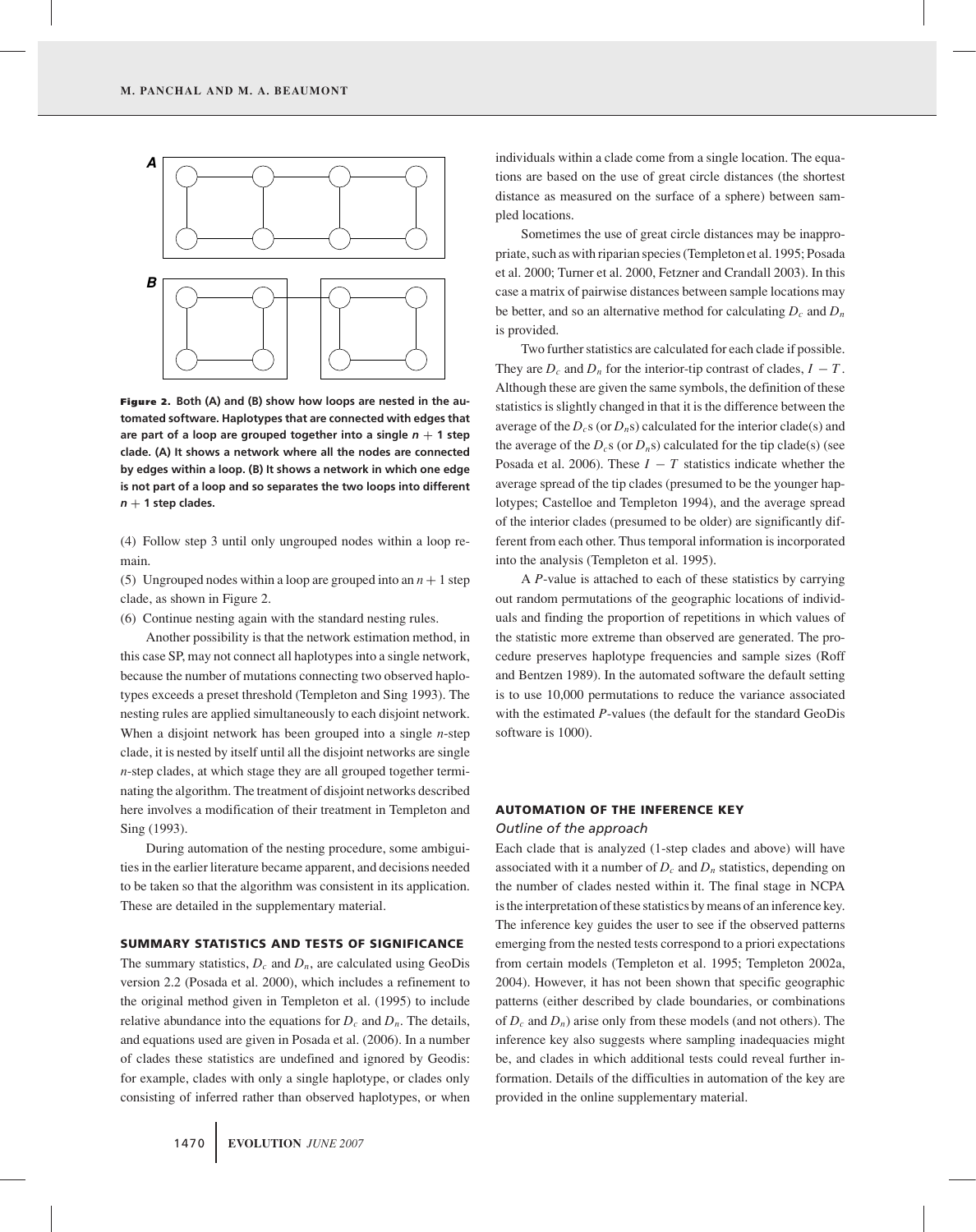# *Application of the Automated NCPA to Published Datasets*

We applied the automated software to three published datasets to investigate to what extent the software could recover original conclusions drawn from these data in manual analyses. These analyses are uncensored (i.e., no other datasets have been analyzed, and excluded). The choice of datasets here islargely arbitrary: five authors were contacted on the basis of recent publications that came to our attention while developing the method, and three provided sufficient information to enable a comparison to be made.

### *Leaf beetle*, *Gonioctena pallida*

The first dataset, from Mardulyn (2001), consists of 363 nucleotide long portion of the mtDNA control region from 242 individuals. The beetles were sampled primarily from the Voges Mountains in France, with a couple of localities in the Black Forest in Germany. The minimum number of individuals from any sample location was 13.

We applied the automated software to the data. The initial network provided by TCS contained many loops, and was very similar to the published network. The difference in networks may be explained by changes to the TCS software (ver. 1.01 alpha vs. ver. 1.18) because there was no manual manipulation of the sequence data. Due to the high number of loops within the network, Mardulyn (2001) chose to resolve the ambiguities using the methods presented in Crandall and Templeton (1993). As a result, the haplotype network obtained using TCS version 1.18 was modified by removing the branches and missing intermediate haplotypes to obtain the tree analyzed by Mardulyn (2001). Nesting was then performed on the modified haplotype tree using the automated software, after which GeoDis version 2.2 was applied using a setting of 1000 permutations to obtain the distance statistics and probabilities of each clade. In both analyses there were 37 clades, out of which 24 yielded distance statistics. The statistics obtained matched those that were published (obtained with GeoDis ver. 2.0), and the *P*-values for the significance tests were similar. The automated key was then applied, but in this case information regarding unsampled locations was omitted because it was unavailable. There was a close similarity between the results obtained from the software and those published, as shown in Table S2 provided in the online supplementary material. Although different inference keys are used in the evaluation, they are similar. Mardulyn (2001) uses the appendix to Templeton et al. (1995), while the automated inference key is based on the version dated 14 July 2004. The difference in inference in Clade  $1-1$  is due to the statistic being very close to the 0.05 significance level, and so due to variance the statistic will occasionally be nonsignificant. The difference in the chain of inference for Clade  $1-8$  is due the use of different versions of the inference key, although the final inference is the same. The difference in Clade 1–16 appears to be due to a difference in interpretation of Question 2b in the July 2004 version of the inference key, regarding the phrase ". . . and the *Dc*'s for some but *not* all of the interiors are significantly small." Clade 1–16 contains a single interior clade with a significantly small  $D<sub>c</sub>$ . The software interprets the phrase as: there is at least one interior clade that has a significantly small  $D<sub>c</sub>$ , but also that there exists another interior clade that does not have a significantly small  $D<sub>c</sub>$ . Clade 3–1 yields the same inference, however, the difference in the chain of inference is again because different versions of the inference key are used.

We also ran the automated software on the unmodified haplotype network. We found that nesting produced 36 more clades in the entire nesting design. As a result there were 31 clades out of 64 that could potentially contain inferences—that is, clades for which the summary statistics can be calculated, and are therefore processed by Geodis. This compares with 24 clades out of the 37 for the modified haplotype network. Out of these 31 clades only 6 rejected the null hypothesis compared to 13 out of 24 clades in the modified network. This appears to be because of the reduced sample sizes, and the increased number of clades. The inferences made were of restricted gene flow with isolation by distance (three occurrences), inconclusive outcome (two occurrences), and contiguous range expansion (one occurrence).

### *Iberian Lizard*, *Lacerta schreiberi*

The next dataset is from Paulo et al. (2002), consisting of 83 individuals sequenced at the Cytochrome b region in the mitochondrial DNA. Sequences were 663 base pairs long. Individuals were sampled from 18 locations in the Iberian Peninsula, with sample sizes ranging from one to 10 individuals per site.

Applying the software, we obtained the same haplotype network that was published and an almost identical nesting design. The only difference to the nesting design was the placement of haplotype 3 in figure 3 of Paulo et al. (2002). As a result, Clade 2–1 in Paulo et al. (2002) became potentially informative. We applied GeoDis with a setting of 1000 permutations and used user-defined distances, followed by the application of the automated inference key. The results are presented in Table S3 in the online supplementary material. Again information about unsampled or potentially habitable areas was unavailable and so it was omitted from our data. The geographic data provided by Paulo et al. (2002) was provided as user-defined distances; however, the automated software requires the longitude and latitude of locations. Relative coordinates were used in place of longitude and latitude, and were obtained by placing a grid over the map, figure 2 in Paulo et al. (2002).

Again we find explainable differences in the inferences obtained. At the first level all inferences match. At the second level of nesting is where discrepancies begin. Clade 2–1 was made potentially informative due the mismatch in nesting. The differences in Clades 2–2 and 2–4 are due to there being less than three clades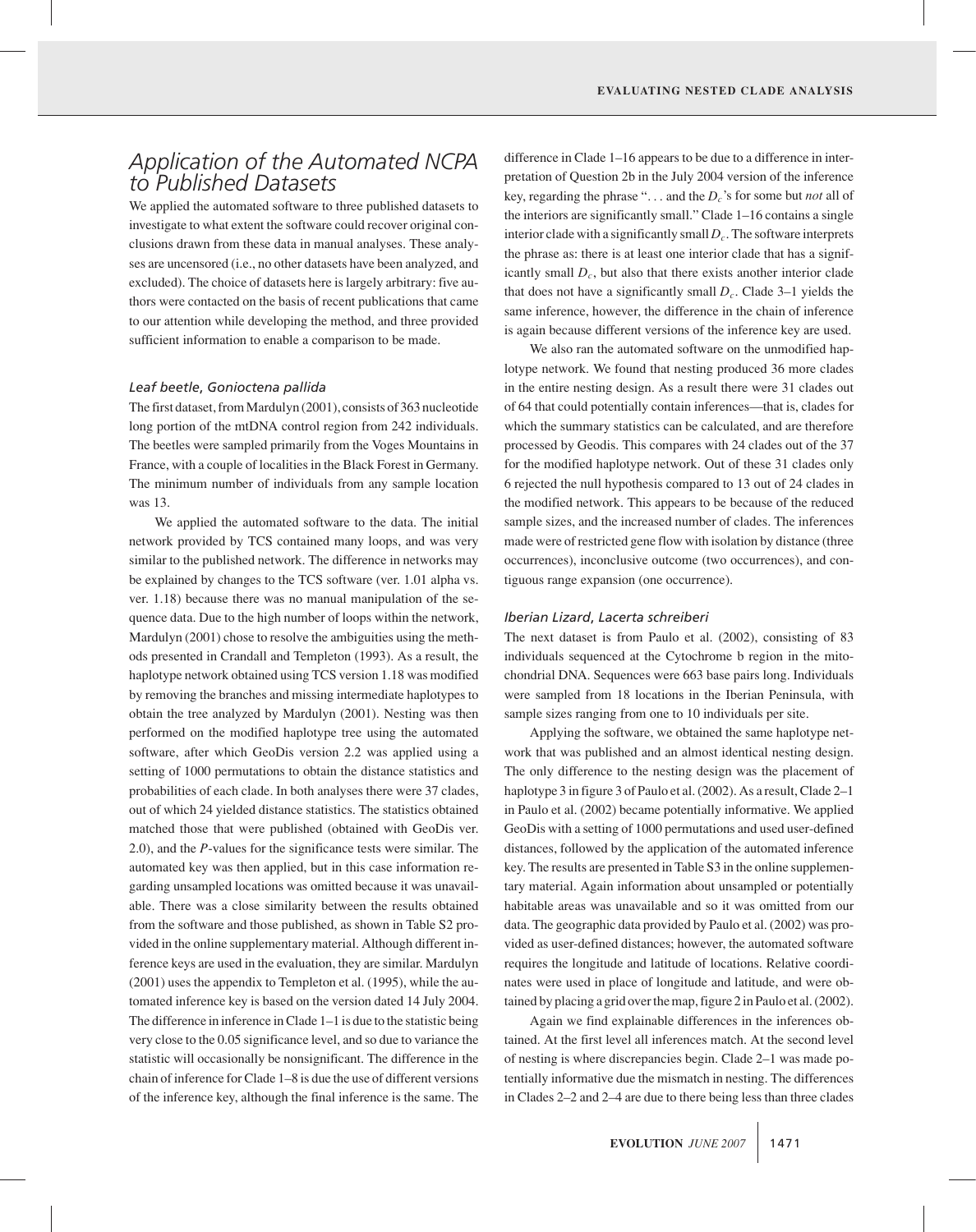Frequency Average



Figure 3. This figure shows the frequency at which an inference was made by NCPA among all replicates. The level at which the inference was made was ignored. The error bars show the range of frequencies obtained from the different parameter sets. Each column refers to a particular inference made by the inference key as follows. NHNR, null hypothesis of no geographic association was not rejected; IO, inconclusive outcome; RGF\_IBD, restricted gene glow with isolation by distance; RGF\_LDD, restricted gene glow with some long-distance dispersal; RGF\_LDD\_PGF, restricted gene flow with some long-distance dispersal over intermediate areas not occupied by the species, or past gene flow followed by extinction of intermediate populations; AF, allopatric fragmentation; CRE, contiquous range expansion; LDC, long-distance colonization possibly coupled with subsequent fragmentation or past fragmentation followed by range expansion; LDC\_PF, long-distance colonization and/or past fragmentation (not necessarily mutually exclusive); IGR, insufficient genetic resolution to discriminate between range expansion/colonization and restricted dispersal/gene flow; SDI\_IBD\_LDD, sampling design inadequate to discriminate between isolation by distance (short-distance movements) versus long-distance dispersal; GSI\_AF\_IBD, geographic sampling inadequate to discriminate between fragmentation and isolation by distance; SDI\_CRE\_LDC\_PF, sampling design inadequate to discriminate between contiquous range expansion, long-distance colonization, and past fragmentation; GSI\_AF\_RE\_IBD, geographic sampling inadequate to discriminate between fragmentation, range expansion, and isolation by distance; IGS, inadequate geographical sampling; IO\_ALL, inference is either NHNR or IO; INF\_ALL, inference is RGF\_IBD, RGF\_LDD, RGF\_LDD\_PGF, AF, CRE, LDC, or LDC\_PF; IGS\_ALL, inference is IGR, SDI\_IBD\_LDD, GSI\_AF\_IBD, SDI\_CRE\_LDC\_PF, GSI\_AF\_RE\_IBD, or IGS.

with significant reversals. This is because of a difference of interpretation of the inference key. The difference in 2–3 is due to rooting by Paulo et al. (2002) between the two disjoint networks, where haplotype 17 is treated as an interior. Rooting also affected inferences in Clades 3–1, 3–2 and the Total Cladogram, as did the missing geographic information.

### *Leaf beetle,* Timarcha goettingenis *complex*

Gómez-Zurita and Vogler (2003) sequenced 167 individuals from 37 localities in the Iberian Peninsula and other parts of Europe. Sequences were 639 base pairs long from the nuclear marker, the Internal Transcribed Spacer Region 2. Sample sizes ranged from one to 14 individuals per location.

Application of TCS to this dataset resulted in four disjoint networks. Gómez-Zurita and Vogler (2003) applied NCA to these networks, which were rooted according to Gómez-Zurita et al. (2000a,b), and this information was used in the NCPA analysis. It should be noted that this will result in some differences with the automated analysis, because the latter does not include the additional information that arises from the choice of root. Our automated nesting algorithm gave a design that was identical in the early levels to that in Gómez-Zurita and Vogler (2003) (exceptions arising in Clades W2-4, W2-5, and W2-6 upward). Geodis was run with the options to use 1000 permutations and decimal degrees. The automated inference key was applied, and unsampled locations were omitted from the data. The results are in found in Table 4 of the supplementary material.

The results are discordant with those published by Gómez-Zurita and Vogler (2003). The difference in clades W1-8 is due to a difference in interpretation: the software looks for at least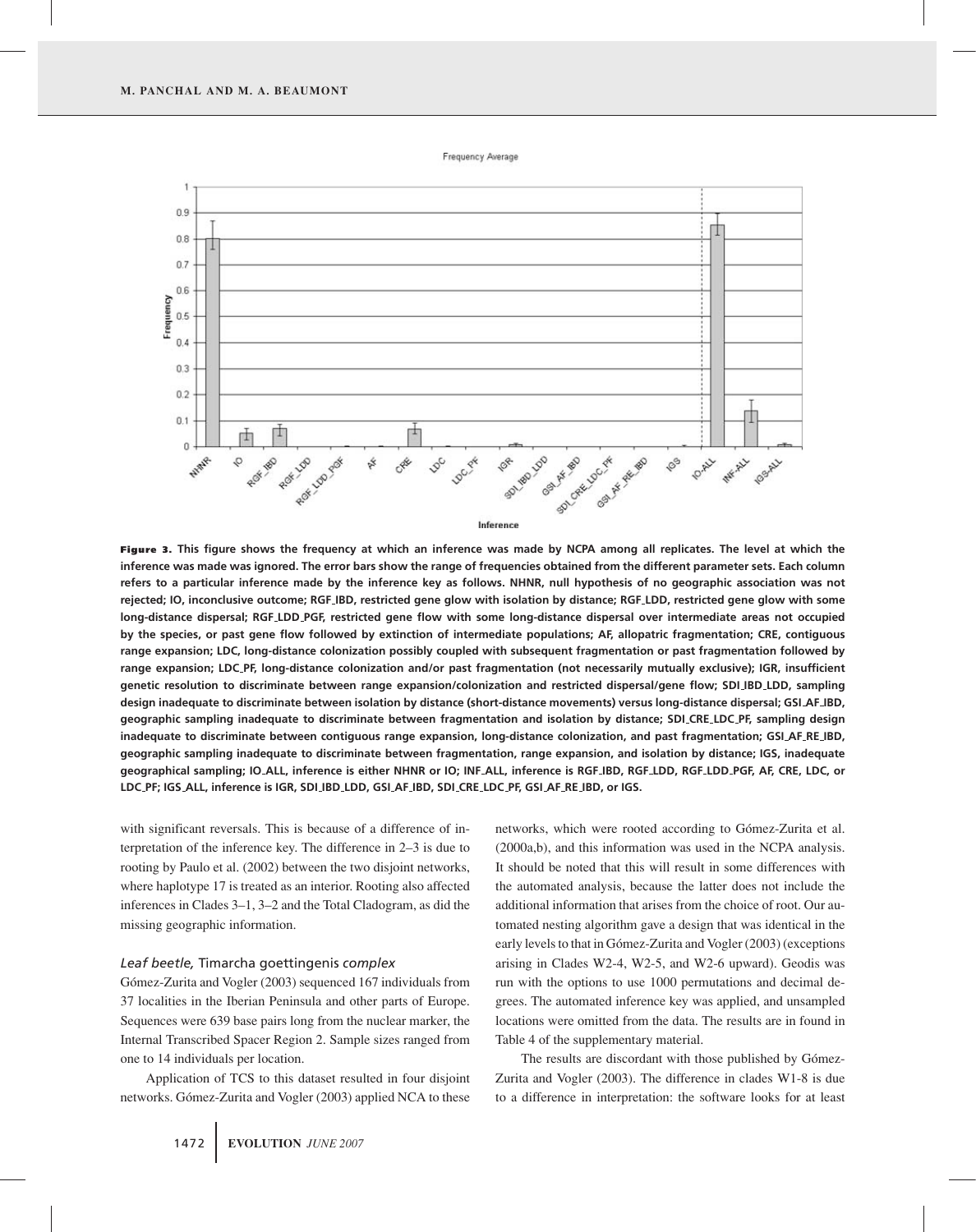two clades that have significantly small  $D<sub>c</sub>$  values, whereas clade W1-8 contains only one. The differences in clades W2-8, E2-2, W<sub>3</sub>-6, E<sub>3</sub>-1, and W<sub>4</sub>-4 are due to missing geographic information regarding the unsampled areas. The difference in clade W5-1 is due to a difference in the nesting design. Rooting the network has changed the Tip/Interior status of several subclades in clades W3-5, W4-3, E4-1, and the Total Cladogram, which changes the inferences. We have no explanations for the discrepant results obtained for Clades W1-2, W1-3, W1-4, W1-6, W-17, E1-1, W2-1, W2-4, W3-2, and W3-3. The  $D_c$  and  $D_n$  values provided in the supplementary material to Gómez-Zurita and Vogler (2003) match those that we obtain in these clades. However, the levels of significance for these statistics given in Gómez-Zurita and Vogler (2003) do not match with those that we have obtained with GeoDis. This cannot be explained by sampling variance in the permutation procedure. Although we use GeoDis version 2.2, we ran GeoDis version 2.0 on the GeoDis input to verify that this was not due to any update of GeoDis.

# *Application to Simulated Data Under a Panmictic Model*

We aimed to investigate the false-positive rate in our automated version of NCPA by applying it to spatially distributed data simulated to have no genetic population structure. Under this scenario, it is expected that NCPA is unable to reject the null hypothesis of no geographic association. A more moderate expectation would be that even if some distance statistics are found to be significant, the inference key would be unable to reach a conclusion that infers structural or historical processes.

### SIMULATION OF SAMPLES

SIMCOAL version 1.0 (Excoffier et al. 2000) was used to generate 100 genealogies from which DNA sequence data were sampled. We then used the automated NCPA software, which includes TCS version 1.18 and GeoDis version 2.2, to build the haplotype network, perform the nesting and permutation tests, and apply the inference key.

The effect of several factors was investigated. The first was the effect of the topology of the haplotype network. A comparison was made between the panmictic simulation and another simulation where the geographic locations of individuals were randomly permuted, effectively removing geographic associations in a general model. For this latter case, five additional genealogies were simulated, using the same parameters as for the 100 genealogies discussed above. For each of these genealogies, 100 random permutations were performed.

Another factor that was tested was how the number of demes affected results. Demes were assigned positions in a grid under three different sizes,  $3 \times 3$ ,  $7 \times 7$ , and  $10 \times 10$  prior to running the simulations (although SIMCOAL itself does not incorporate spatial information). Spacing between adjacent demes was (notionally) set to 1.53 decimal degrees (about 170 km) and each deme has a radius of 70.0 km. The units themselves are unimportant, but a scale needs to be set so that the radius can be specified for the inference key, as discussed below.

The proportion of demes sampled was another factor that was investigated. Simulations were conducted where all the demes were sampled and half the demes were sampled. In the case when half the demes were sampled, demes were selected that were diagonal to each other from the first deme in the grid. This was applied to all three sizes of grids.

The final factor that was investigated was the total sample size. Three ranges for sample sizes were used, the first from 900 to 1000, and the second from 450 to 500, and the third from 180 to 200. It should be noted that the total sample sizes are generally greater than sample sizes obtained in real data, to avoid the problem of insufficient sample size. In the  $10 \times 10$  grids the sample sizes were 10, 5, and 2 for each deme from each sample range respectively. For the  $7 \times 7$  grids the sample sizes were 20, 10, and 4, and for the  $3 \times 3$  grid the sample sizes were, 100, 50, and 20. The methods of calculating  $D_c$  and  $D_n$ , were also investigated by specifying the geographic information (sample locations) in both decimal degrees, and as a distance matrix, where distances were calculated as great circle distances.

For each simulation the total number of individuals simulated ranged between 90,000 and 100,000. To simulate panmixia in the SIMCOAL framework, each deme coalesced into a single deme at time zero going backward in the simulation. There was no deme growth or further migration. (An exactly equivalent alternative would have been to simulate the samples from a single population, and then distribute them among different demes. However, it was convenient to follow the former method because the study reported here was part of a wider study that included a number of complex demographic scenarios, the results of which will be published in a later report.) We simulated DNA sequences 500bp long with a mutation rate per generation of 0.00002 and a transition bias of 0.66666666. The mutation rate per generation was derived by assuming four years per generation, and that mitochondrial DNA has an overall mutation rate of  $1 \times 10^{-8}$ per site (Pesole et al. 1999). We also assumed that the mutation rate was gamma distributed with a shape parameter of 4, using 10 rate classes.

## *Results of Simulations with Panmictic Data*

The results from NCPA can be analyzed on a clade-by-clade basis and also for each dataset. Thus, a researcher would be tempted to publish an inference from a dataset if any of the clades gave rise to an inference. This would typically happen if the *P*-value of a statistic from Geodis in any clade is significant, because then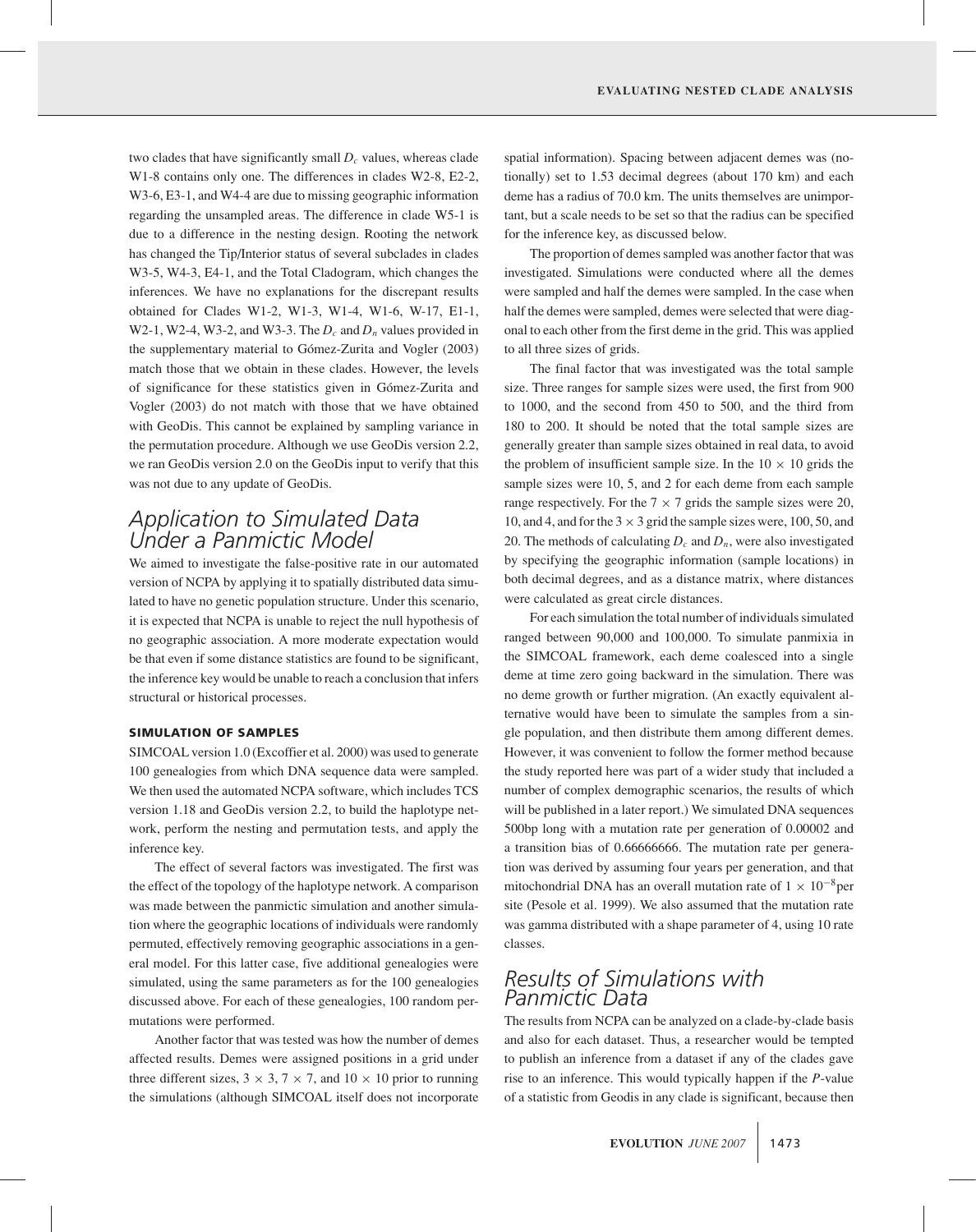the researcher would work through the inference key, although in some cases this might result in an "inconclusive outcome."

In each panmictic simulation we found at least one significant statistic in 20% of the clades in each parameter set. This is shown in Figure 3, where the null hypothesis of no geographic association is not rejected on average 80% of the time. The results show that restricted gene flow with isolation by distance and contiguous range expansion are the most common conclusive inferences if an inference is made. The results also show that other conclusive inferences (e.g., allopatric fragmentation, longdistance colonization) are very rare under panmixia (Fig. 4). Per dataset, these results show that there is on average a 50% chance of obtaining restricted gene flow with isolation by distance, and a 50% chance of inferring contiguous range expansion (Fig. 4). It also shows there is  $\langle 1\% \rangle$  of finding one of the other conclusive inferences at the dataset level. The randomized models generated for each simulation also showed similar results (provided in the online Supplementary Tables S5–S10).

On a dataset basis, 13% of all the datasets analyzed have no significant  $D_c$  or  $D_n$  statistic. However, in some of the cases where a statistic is significant, the inference key would lead to "inconclusive outcome." If we also treat these as "nonsignificant," and treat all other outcomes as "significant" (including those cases that lead to some demographic inference but also highlight sampling inadequacy) we find that 24% of all datasets have no "significant" outcome.

In these simulations the relationship between the probability, *P*, of obtaining at least one significant statistic in any clade tested and the number of summary statistics in the clade, *n*, is complex. In comparison to the naïve expectation of  $p = 1 - (1 - \alpha)^n$ , where  $\alpha$  is the significance level used, we find that *P* is too low at small *n*, and too high for large *n* (results not shown). This is unsurprising because the various correlations among summary statistics in the nested clade design mean that the tests are not independent. Permutation methods have been developed to control the Familywise error rate (i.e., the probability of making at least one error in the family of tests) when there are dependencies, and a particular algorithm—Free Step-Down resampling (Algorithm 2.8; Westfall and Young 1993)—has been applied in a related program, TREESCAN (Templeton et al. 2005; Posada et al. 2005). Our results suggest that future development of NCPA requires the application of similar methods to control the false-positive rate, but it would be fair to say that none of the published analyses so far have done so, and our results suggest that the false-positive rate may have had some effect on the outcome of previous analyses that have used NCPA.

We also used binomial logistic regression and Akaike's An Information Criterion (AIC) to determine which other variables affected if a clade had at least one significant distance statistic. The analysis revealed that along with the number of statistics, the level of the clade, the number of locations, and the proportion of locations sampled, affected if at least one significant statistic is



Figure 4. This figure shows the probabilities of obtaining an inference under panmixia in a dataset. The inference codes are the same **as those in Figure 3.**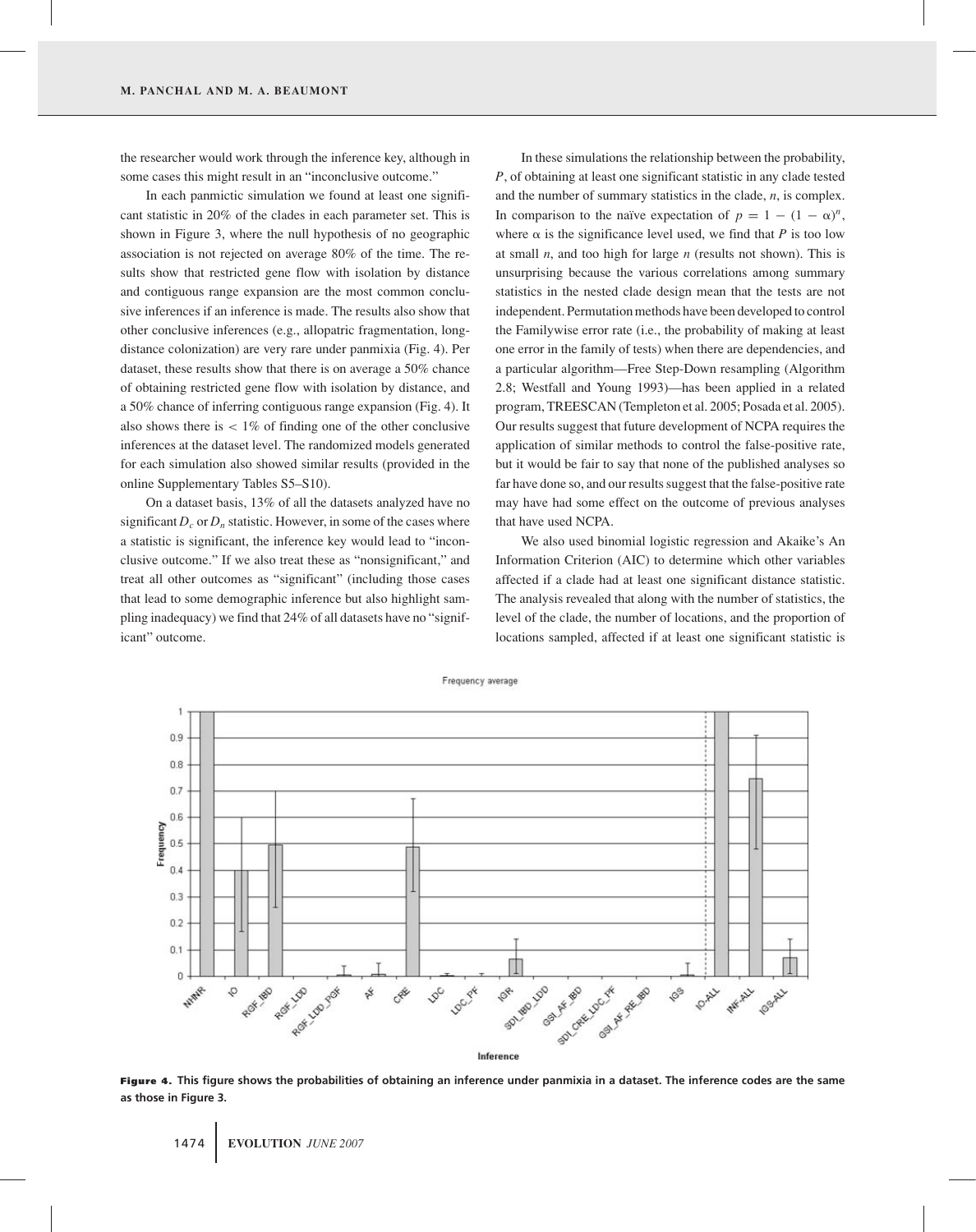**Table 1.** Model comparisons showing both the AIC and  $\chi^2$  values. **The models are given in the format independent variable** ∼ **dependent variables. S, a binary variable indicating if a clade has at least one significant statistic;** *N***, the number of distance statistics; CL, the level (0 if at the total cladogram level); SL, the number of locations; PS, the proportion sampled; SS, the sample size; M, the method** of calculating the distance statistics. Each  $\chi^2$  result is a **comparison to the model in the first row.**

| Model                          | AIC   | $\chi^2$ <i>P</i> -value |
|--------------------------------|-------|--------------------------|
| $S \sim N + CL + SL + PS$      | 31912 |                          |
| $S \sim N + CL + SL + PS + SS$ | 31914 | 0.438                    |
| $S \sim N + CL + SL + PS + M$  | 31914 | 1.000                    |
| $S \sim CL + SL + PS$          | 34435 | ${<}0.001$               |
| $S \sim N + SL + PS$           | 32011 | < 0.001                  |
| $S \sim N + CL + PS$           | 31985 | < 0.001                  |
| $S \sim N + CL + SL$           | 31916 | 0.019                    |

found. The sample size and the method of calculating the distance statistics were found not to be important (Table 1).

We also applied to each dataset the randomization test in the AMOVA method of Arlequin version 3.01 (Excoffier et al. 2005). Across all simulated datasets (1800), marginal to the parameters, we found a false-positive rate of 5.34% in the direction of having too high an  $F_{ST}$  value at the (one tailed) 5% level. The mean of the estimates of  $F_{ST}$  was  $-0.000123$  and not significantly different from zero. Of the 5.34% of datasets that had a significant AMOVA *P*-value, we found that 92.78% of these had at least one inference made by NCPA. Of the datasets that did not have a significant AMOVA *P*-value, 86.44% had at least one inference made by NCPA. The proportions reported are from NCPA inferences using geographic coordinates as input. Similar values are found when using a geographic distance matrix as input. A  $\chi^2$ -test on the difference in proportions given above is not significant ( $P = 0.101$ ). However, if we model the dataset using a binomial logistic regression we find a significant relationship between whether an NCPA inference was made in a dataset and the AMOVA  $P$ -values ( $P =$ 0.00654 and  $P = 0.00223$  using the geographic coordinates and geographic distance matrix, respectively). The probability of at least one inference in NCPA appears to vary weakly from around 0.85 at AMOVA *P*-values close to 1 to around 0.93 at AMOVA *P*-values close to 0, which is why the difference is not detected in the  $\chi^2$ -test.

# *Survey of Inferences Obtained in Published Papers*

It is possible that the relatively high false-positive rate has had some influence on published results. To test this hypothesis we carried out a survey of the inferences obtained by researchers to determine whether they resembled results obtained under panmixia. We chose articles published between 2000 and 2004 that obtained at least one inference, and supplied the chain of inference (the questions followed to obtain an inference) for each clade. To make the results comparable to those obtained from the simulations, we needed to take into account that most of these papers used a key prior to the 2004 key (although the keys are still quite similar to each other). The chain of inference published in these papers was used to determine which inference would be obtained under the (later) 2004 key. Modifications of the questions were taken into account such that if a modification altered the chain of inference, the chain of inference followed would be that presumed to have been followed in the original chain. For example, Question 14, under the 2001 inference key asks if the species is absent in the nonsampled areas. Under the 2004 inference key, it asks if the species is present in the nonsampled areas. This would result in a change in the chain of inference from "... 14 YES" to "... 14 NO" and similarly the other way around. This meant that chains of inference under the 2001 key that ended ". . . 14 YES" would still lead to an inference of long-distance colonization under the 2004 key.

The survey comprised of 68 articles in which there were a total of 71 datasets analyzed by NCPA (some articles contained two datasets). The same inference categories as those in the panmictic simulation were used, except for NHNR (null hypothesis of no geographic association was not rejected), which was excluded because these were not always recorded in an article. Both clade level and dataset level frequencies were obtained. The clade level and dataset level frequencies obtained under panmixia were also adjusted to account for the removal of the NHNR inference. Figures 5 and 6 show box plots of the range of frequencies of each inference under the panmictic model and the corresponding frequency found in the survey, at both the clade level and dataset level respectively. Table 2 shows the results of analyses of the correlation between the median frequencies of inferences made in the simulated data and those found in the published data. The Pearson's product-moment correlation is around 0.8 for both clade level and dataset level frequencies, with *P*-values < 0.005. However, two points have a high influence on the correlation, and Spearman's rank correlation is around 0.5 for both levels, with P-values ∼ 0.05. These two points correspond to restricted gene flow with isolation-by-distance and contiguous range expansion, which are the most common inferences made both in the simulated and published datasets. Potential explanations for this observation are: (1) the empirical data are drawn from panmictic populations; (2) the empirical data do not come from panmictic populations, but have some other demographic history, and the NCPA procedure has an inherent tendency to infer restricted gene flow with isolation-by-distance and contiguous range expansion; (3) the demographic processes are correctly identified and it is merely coincidence that the two most commonly inferred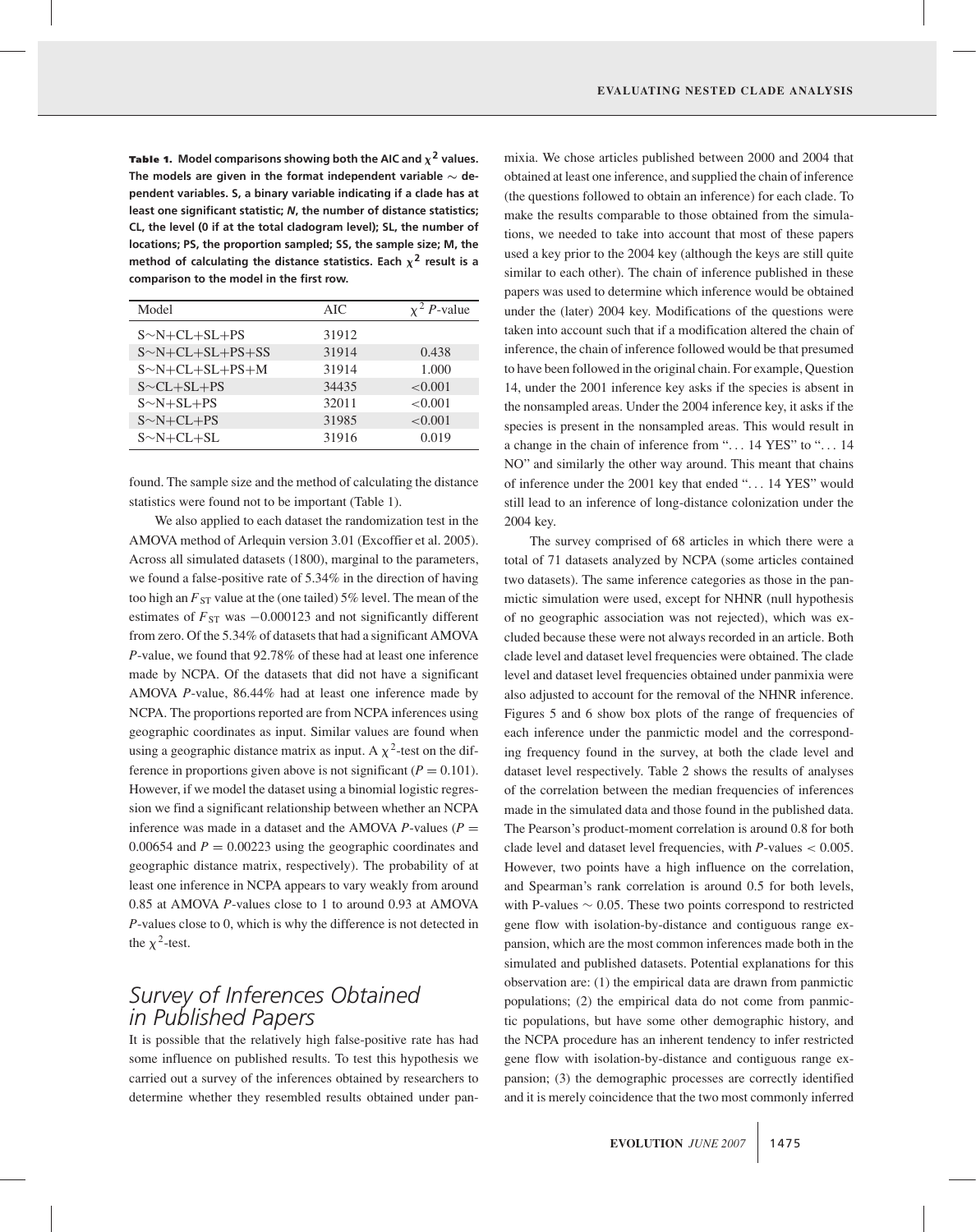

Figure 5. The frequency of inferences of the survey data (gray dots) compared to the frequencies of inferences under the panmictic model at the clade level. The box plots show the range of frequencies obtained under the panmictic model in addition to the median, **and the first and third quartiles.**



Figure 6. The frequency of inferences of the survey data (gray dots) compared to the frequencies of inferences under the panmictic model at the dataset level. The box plots show the range of frequencies obtained under the panmictic model in addition to the median, **and the first and third quartiles.**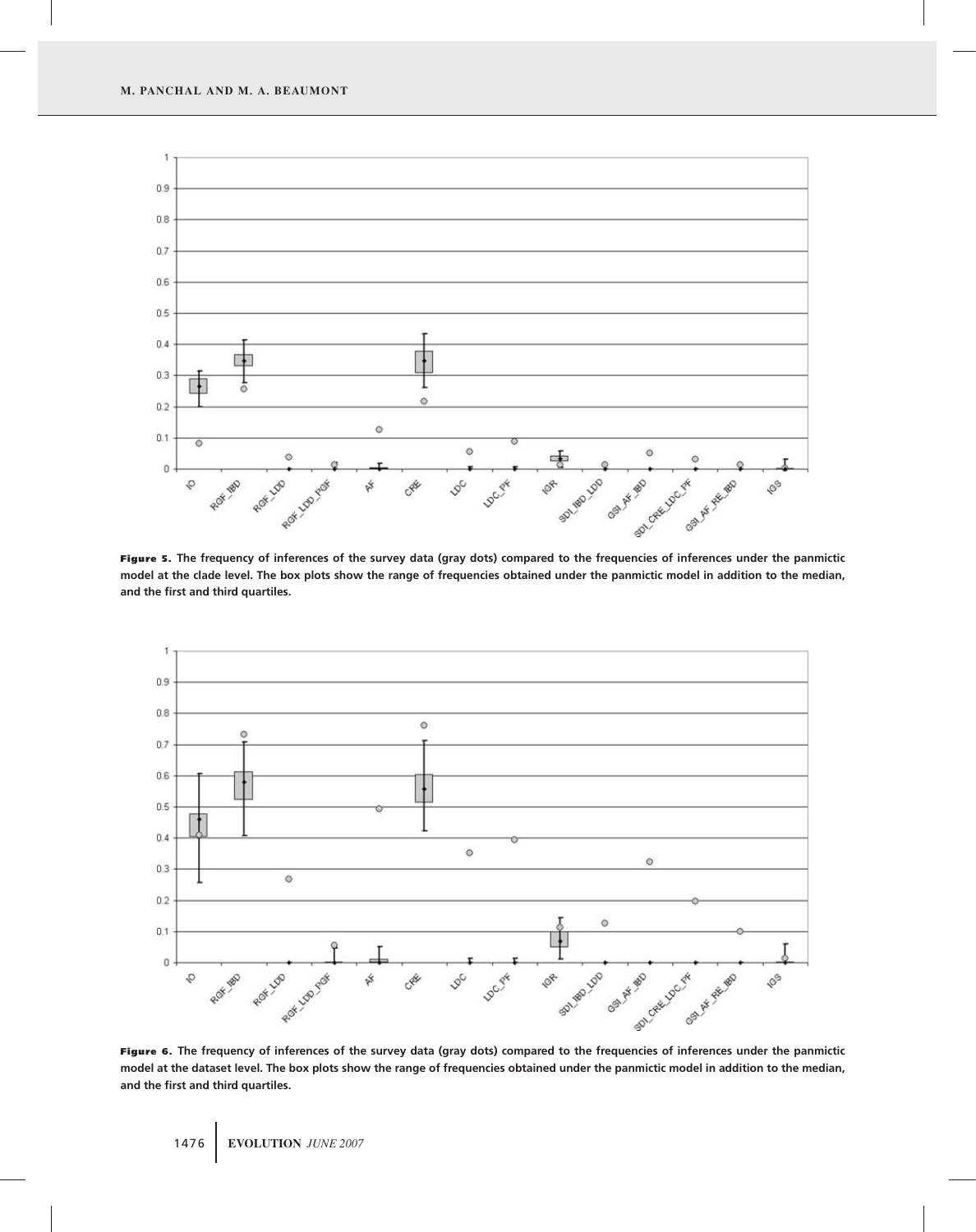Table 2. **The correlation between the median frequency of the panmictic data and the frequency of the survey data, using both Pearson and Spearman correlation tests.**

| Method        | Correlation coeff. | $P$ -value |
|---------------|--------------------|------------|
| Clade level   |                    |            |
| Pearson       | 0.826              | 0.0003     |
| Spearman      | 0.531              | 0.0506     |
| Dataset level |                    |            |
| Pearson       | 0.764              | 0.0015     |
| Spearman      | 0.545              | 0.0438     |

processesin the empirical data are the same asthose in the datasets simulated under panmixia. Possibility (1) is unlikely given that the datasets were collected from geographically structured populations, and furthermore a richer set of inferences is typically observed than is present in the simulations. More detailed simulations from structured populations will be necessary to distinguish between the other two explanations.

### *Discussion*

As noted by Posada et al. (2006), NCPA has been widely used. Surprisingly, for such a widely used technique, little is known, objectively, of its basic properties. The aim of this study has been to provide an automated method whereby inferences can be drawn using the NCPA technique, based on a transparent algorithm, the details of which can be debated in an objective way.

### AREAS OF UNCERTAINTY IN IMPLEMENTING NCPA

A current limitation of the automated procedure is that it does not preprocess haplotype networks prior to construction of the nested cladograms. The necessity for preprocessing reflects the difficulty in recovering a unique haplotype tree from the data. This uncertainty is represented as loops in the network, and can also give rise to subnetworks that are not joined together. It would appear that there is variability in the literature concerning the decisions taken on how to deal with the effects of homoplasy, and this aspect may be very difficult to capture in any computer program. However, the current version of the automated procedure lends itself to one straightforward way of dealing with uncertainty in tree topology: replication over the distribution of topologies consistent with the data. The replication could be over equally parsimonious trees, bootstrapped samples, or posterior distributions. A distribution of inferences could then be obtained that would reflect uncertainty in tree topology. This is similar to the approach suggested by Templeton for multiple loci (Templeton 2002b). The automation also provides a concrete method against which to test improvements: for example, testing the effects of applying the criteria based on

coalescent theory, suggested by Crandall and Templeton (1993) and Pfenninger and Posada (2002), and the potential sensitivity of NCPA to variation in the sample size (Petit and Grivet 2002).

In comparison with the scope for variability in the haplotype networks from which nested cladograms are constructed, there appears to be more consistency in the literature in how nesting is performed and in the application of the inference key. Although there are some conflicting suggestions for how to perform the nesting (e.g., Templeton et al. 1987 vs. Templeton 2002b, as discussed in the online supplementary material), and despite the potential for different interpretations of the questions in the inference key, in practice, there appears to be relatively little variation in how NCPA is applied. This is evident in the answers to a survey that we performed in which we elicited responses from authors who had previously used NCPA, although it should be noted that the sample size is relatively low. The details of the survey are given in the supplementary material.

### RECOVERY OF INFERENCES FROM PUBLISHED DATASETS

We applied our automated method to published datasets, but could not recover exactly the inferences that were published. In one out of the three datasets (the leaf beetle *G. pallida*) the haplotype network had been preprocessed before construction of the nested cladogram. In this case we used the same haplotype network as that used in the published analysis. For all three datasets we then largely recovered at least the lower levels of the nested cladograms given in the original publications. In two out of the three datasets (*G. pallida*, and Iberian lizards) the results obtained under the inference key either matched, or, if different, the differences could be reasonably explained. A number of the differences arose from changes in the inference key. Only in the study of Gómez-Zurita and Vogler (2003) was it impossible to provide an explanation for the discrepancies in outcome. Even in this case, however, the same Geodis statistics were obtained. Given that no such discrepancies were obtained with two other publications this illustrates how difficult it may be to construct an automated method that will entirely replicate published results.

Small differences in nesting the clades can result in substantial differences in the structure of the entire cladogram, as illustrated by the analysis of the data of Gómez-Zurita and Vogler (2003), in which there is a perfect match in nesting design at the early levels, and then a small discrepancy results in rather different nesting design at higher levels. These datasets also highlight various factors that can affect NCPA, such as the assumption of exhaustive sampling (also highlighted by Templeton 2004), the usage of criteria to resolve loops, and the effect of rooting the tree. Ideally, these factors in NCPA need to be further explored.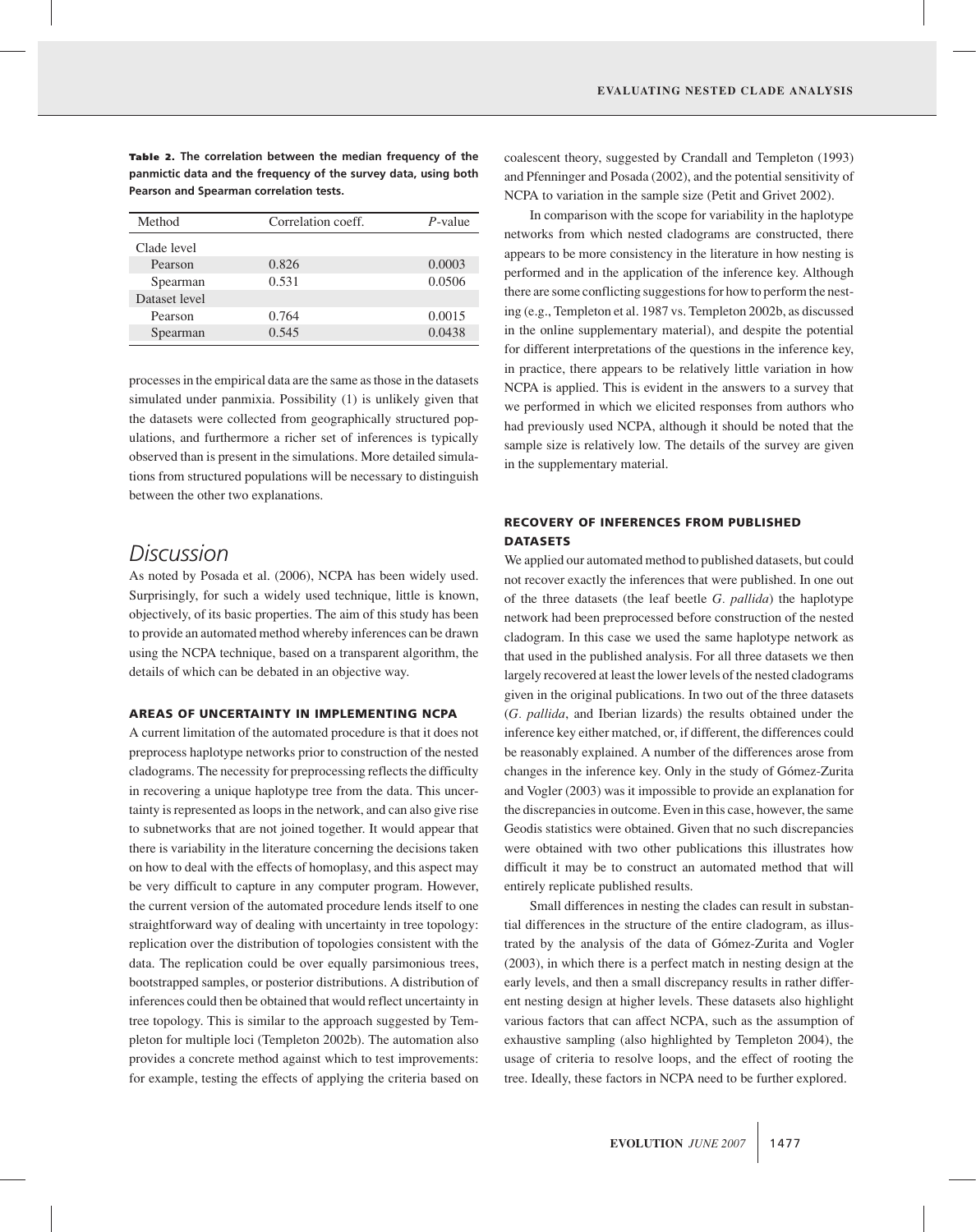### SIMULATION STUDY

A primary objective in the automation of the NCPA procedure has been to test it with simulated data. We chose to simulate data with a relatively low level of homoplasy, and therefore it is likely that the automated procedure will give rise to very similar results to those obtained in a manual analysis. The results of the simulations highlight a structural feature of NCPA that requires some attention: the difficulty in attaching a measure of confidence (via, e.g., a frequentist *P*-value) to the inferences obtained (a point first made by Knowles and Maddison 2002).

Although a particular critical *P*-value is used for deciding whether to draw inferences about a clade using the key, this does not appear to correspond to the frequency of false positives under the null model of no geographic association. Figure 3 shows that, using the 5% level of significance in Geodis, in any given clade there is a 14% chance on average to obtain an inference (INF-ALL). On the dataset level however, there is a good chance that at least one of the summary statistics will be significant, and hence a verbal statement can be made about the demographic history of the study organism. This point has been noted in Pulquério (2005) where NCPA was applied to simulated datasets under a number of different demographic scenarios. This study (also described in M.G.F. Pulquério, M. Panchal, O.S. Paulo, and M.A. Beaumont, unpubl. ms.) used an earlier version of the software ANeCA, in which the consultation of the inference key was not automated. Our results suggest that there is on average a 75% chance of obtaining an inference (INF-ALL) in at least one clade (Fig. 4). The most common inference will be either restricted gene flow with isolation by distance, or contiguous range expansion. For data without genetic structuring, it would appear that at both the clade and dataset levels there is very little chance to obtain another inference, such as allopatric fragmentation, or long-distance colonization.

It is interesting to note that the two commonest outcomes from the simulated datasets, restricted gene flow with isolation by distance, and contiguousrange expansion, are also the commonest outcomes in the published datasets. It is tempting to suggest there is an inherent tendency for NCPA to reach this conclusion. For example, even in datasets that may have geographical structuring, some clades may have similar distribution patterns to those obtained in the panmictic simulations, and therefore have a tendency to give rise to statistically significant distance statistics, leading to the two most commonly observed outcomes from the simulations. However, other inferences are found at much higher frequencies in the published datasets in comparison with those in the simulations, and published results are likely to contain a mixture of false positives and the effects of genuine genetic substructuring. Further investigation is required to determine how reliable these particular inferences are, and whether we can replicate the frequencies of inferences found in publications through a single scenario, or mixture of scenarios (M.G.F. Pulquério, M. Panchal, O.S. Paulo, and M.A. Beaumont, unpubl. ms.).

On a per-clade basis, the simulations also show that the number of statistics associated with the clade, the level of the clade, the number of locations, and the proportion of locations sampled all had an effect on inferences made. Interestingly sample size (the total across demes) appeared unimportant (Table 1). We have, however, chosen to study quite large sample sizes, and it is possible that smaller sample sizes might have a larger effect. Overall, the simulations suggest that a complicated mix of factors affects the false-positive rate, and therefore this problem may be difficult to fix.

### COMPARISON WITH RECENT FINDINGS

The results from this study are directly contradictory to the findings of Templeton (2004), which finds NCPA conservative and not prone to false positives. However, there are many reasons that could cause differences between the results. One such cause could be the difference in user-executed versus automated NCPA. For example, Templeton (2004) applies the coalescent criteria in Crandall and Templeton (1993), commonly used in the literature, and explores the remaining trees, whereas our automated software uses the original nesting rules to deal with ambiguity (Templeton and Sing 1993; Templeton et al. 1995; Templeton 2005a). Exploring the effects of using one or a combination of these criteria in NCPA is an important factor that needs to be investigated. A second possibility is that these discrepancies reflect a qualitative difference between real data and simulated data. When simulating data there are many assumptions that are made, which may be unintentionally restrictive. The results reported here involve a large number of different scenarios: different numbers of populations, different sampling proportions, different sample sizes, different ways of calculating distance statistics, the effect of conditioning on particular genealogies. However, further simulation testing under other scenarios may be desirable, and the automated software will make this straightforward. A third possibility is that the simulation-based study reported here has so far only been concerned with panmixia, whereas those analyzed by Templeton (2004) contained strong evidence of fragmentation and range expansion. With the automated software it is possible to analyze data under a wide range of demographic histories, and this has been carried out (M.G.F. Pulquério, M. Panchal, O.S. Paulo, and M.A. Beaumont, unpubl. ms.).

### *Conclusions*

This paper describes the first attempt at full automation of the NCPA procedure introduced by Templeton et al. (1995). The automated procedure that we have developed can replicate many, but not all, of the results in three published datasets. We have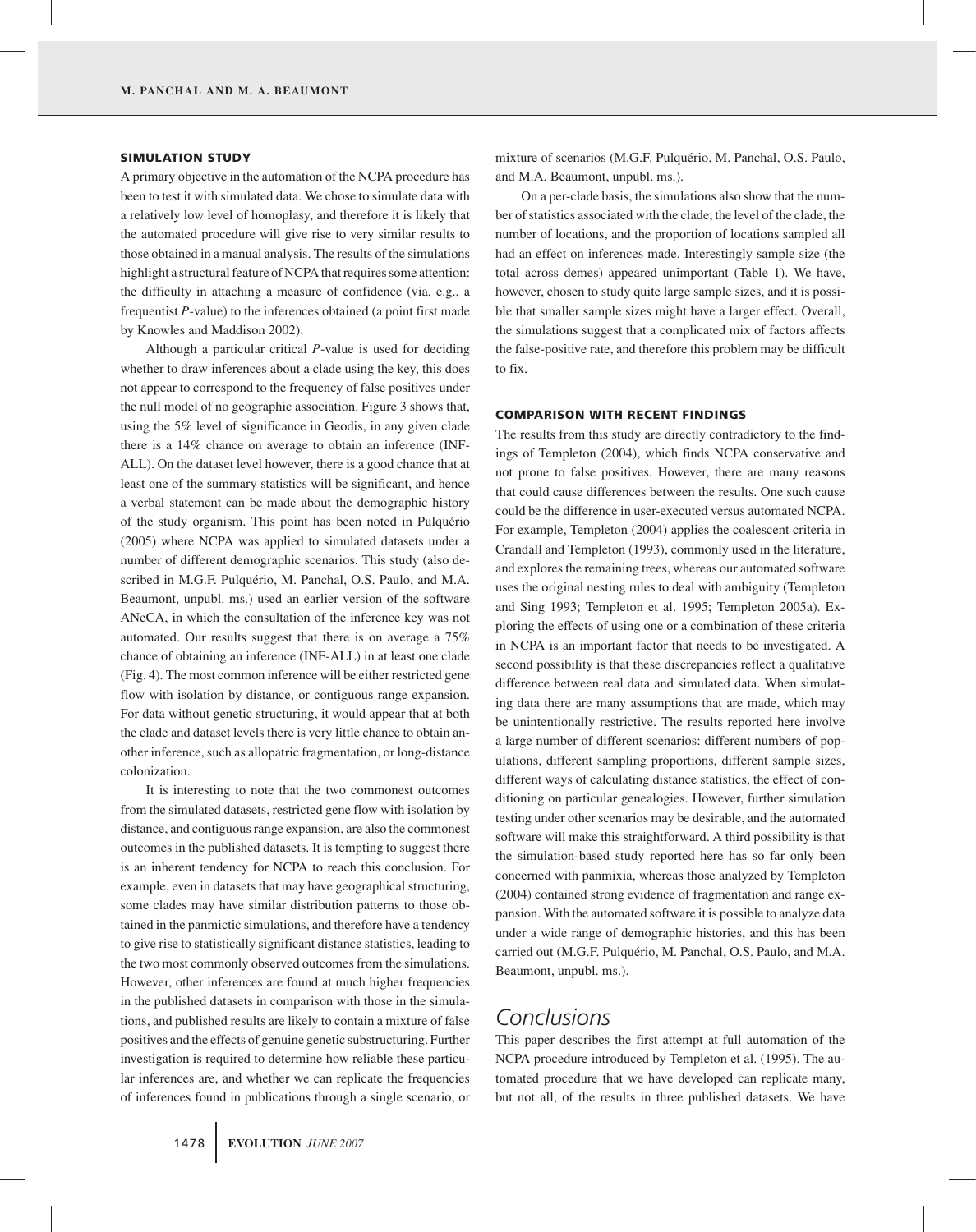identified that there is variation in how the method has been applied by earlier authors: in the manipulation of haplotype networks prior to construction of nested clade; in the nesting of clades; and in the interpretation of the inference key. In simulations of geographically distributed, but genetically unstructured, populations we have noted that it is difficult to make an a priori calculation of the false-positive rate, which is affected by many factors. It is quite likely that the method will lead to at least one positive inference for any dataset. The most likely false positives are inferences of restricted gene flow with isolation by distance, and contiguous

range expansion. A survey of published data indicates that these are the most frequently found inferences. The software ANeCA also makes it possible for users to use their own real dataset as a basis for simulations under different models (including panmixia) to estimate their empirical false-positive rate.

### ACKNOWLEDGMENTS

We would like to thank M. Pulquério, O. S. Paulo, A. R. Templeton, K. A. Crandall, D. Posada, J. Gómez-Zurita, S. Creer, I. Carbone, P. Mardulyn, L. L. Knowles, and the anonymous participants in the questionnaire regarding the use of NCPA for their discussions on the methodology and application of NCPA. We would also like to thank M. Pulquério, O. Moya, I. Phillipsen, S. O'Loughlin, J. Gómez-Zurita, and G. Segelbacher, for testing and providing feedback regarding the software, as well as P. Mardulyn, J. Gómez-Zurita and O. Paulo for providing datasets to test the automated NCPA. The Biotechnology and Biological Sciences Research Council is also gratefully acknowledged for funding to MP and the Natural Environment Research Council for funding to MAB. We are also grateful for the comments and suggestions provided by P. Sunnucks, O. Moya, and three anonymous reviewers on earlier versions of the manuscript.

Subsequent to the publication of a program AUTOINFER version 1.0 (Zhang et al. 2006), Ai-bing Zhang has noted that there are some issues in the program that require resolution and it has temporarily been withdrawn. Thus unfortunately we have been unable to consider that program here.

#### LITERATURE CITED

- Avise, J. C., J. Arnold, R. M. Ball, E. Bermingham, T. Lamb, J. E. Neigel, C. A. Reeb, and N. C. Saunders. 1987. Intraspecific phylogeography—the mitochondrial-DNA bridge between population-genetics and systematics. Annu. Rev. Ecol. Syst. 18:489–522.
- Bandelt, H. J., P. Forster, and A. Rohl. 1999. Median-joining networks for inferring intraspecific phylogenies. Mol. Biol. Evol. 16:37–48.
- Bardel, C., V. Danjean, J. P. Hugot, P. Darlu, and E. Genin. 2005. On the use of haplotype phylogeny to detect disease susceptibility loci. BMC Genet. 6:24–36.
- Beerli, P. 2006. Comparison of Bayesian and maximum likelihood inference of population genetic parameters. Bioinformatics 22:341–345.
- Brisson,J. A., D.C. de Toni,I. Duncan, and A.R. Templeton. 2005. Abdominal pigmentation Variation in *Drosophila* Polymorpha: geographic variation in the trait, and underlying phylogeography. Evolution 59:1046–1059.
- Cann, R. L., M. Stoneking, and A. C. Wilson. 1987. Mitochondrial DNA and human evolution. Nature 325:31–36.
- Cassens, I., P. Mardulyn, and M. C. Milinkovitch. 2005. Evaluating intraspecific "network" construction methods using simulated sequence data: do existing algorithms outperform the global maximum parsimony approach?. Syst. Biol 54:363–372.
- Castelloe, J., and A. R. Templeton. 1994. Root probabilities for intraspecific gene trees under neutral coalescent theory. Mol. Phylogenet. Evol. 3:102–113.
- Choisy, M., P. Franck, and J.-M. Cornuet. 2004. Estimating admixture proportions with microsatellites: comparison of methods based on simulated data. Mol. Ecol 13:955–968.
- Clement, M., D. Posada, and K. A. Crandall. 2000. TCS: a computer program to estimate gene genealogies. Mol. Ecol. 9:1657–1659.
- Crandall, K. A. 1996. Multiple interspeciestransmissions of human and simian T-cell leukaemia/lymphoma virus type I sequences. Mol. Biol. Evol. 13:115–131
- Crandall, K. A., and A. R. Templeton. 1993. Empirical tests of some predictions from coalescent theory with applications to intraspecific phylogeny reconstruction. Genetics 134:959–969
- Durrant, C., K. T. Zondervan, L. R. Cardon, S. Hunt, P. Deloukas, and A. P. Morris. 2004. Linkage disequilibrium mapping via cladistic analysis of single-nucleotide polymorphism haplotypes. Am.J. Hum. Genet. 75:35– 43.
- Excoffier, L., J. Novembre, and S. Schneider. 2000. SIMCOAL: a general coalescent program for the simulation of molecular data in interconnected populations with arbitrary demography. J. Hered. 91:506–509.
- Excoffier, L., G. Laval, and S. Schneider. 2005. Arlequin (ver. 3.0): an integrated software package for population genetics data analysis. Evol. Bioinform. Online 1:47–50.
- Fetzner, J. W., and K. A. Crandall. 2003. Linear habitats and the nested clade analysis: an empirical evaluation of geographic versus river distances using an Ozark crayfish (Decapoda: Cambaridae). Evolution 57:2101– 2118.
- Gómez-Zurita, J., and A. P. Vogler. 2003. Incongruent nuclear and mitochondrial phylogeographic patterns in the *Timarcha goettingensis* species complex (Coleoptera, Chrysomelidae). J. Evol. Biol. 16:833–843.
- Gómez-Zurita, J., C. Juan, and E. Petitpierre. 2000a. The evolutionary history of the genus *Timarcha* (Coleoptera, Chrysomelidae) inferred from mitochondrial COII gene and partial 16S rDNA sequences. Mol. Phylogenet. Evol. 14:304–317.
- 2000b. Sequence, secondary structure and phylogenetic analyses of the ribosomal internal transcribed spacer 2 (its2) in the *Timarcha* leaf beetles (Coleoptera: Chrysomelidae). Insect Mol. Biol. 9:591–604.
- Hey, J., and C. A. Machado. 2003. The study of structured populations new hope for a difficult and divided science. Nature Rev. Genet. 4:535– 543.
- Knowles, L. L., and W. P. Maddison. 2002. Statistical phylogeography. Mol. Ecol 11:2623–2635.
- Mardulyn, P. 2001. Phylogeography of the Vosges Mountains populations of *Gonioctena pallida* (Coleoptera:Chrysomelidae): a nested clade analysis of mitochondrial DNA haplotypes. Mol. Ecol. 10:1751–1763.
- Masta, S. E., N. M. Laurent, and E. J. Routman. 2003. Population genetic structure of the toad *Bufo woodhousii*: an empirical assessment of the effects of haplotype extinction on nested cladistic analysis. Mol. Ecol. 12:1541–1554.
- Panchal, M. 2007. The automation of Nested Clade Phylogeographic Analysis. Bioinformatics 23:509–510.
- Paulo, O. S., W. C. Jordan, M. W. Bruford, and R. A. Nichols. 2002. Using nested clade analysis to assess the history of colonization and the persistence of populations of an Iberian lizard. Mol. Ecol. 11:809–819.
- Pesole, G., C. Gissi, A. De Chirico, and C. Saccone. 1999. Nucleotide substitution rate of mammalian mitochondrial genomes.J. Mol. Evol. 48:427– 434.
- Petit, R. J., and D. Grivet. 2002. Optimal randomization strategies when testing the existence of a phylogeographic structure. Genetics 161:469– 471.